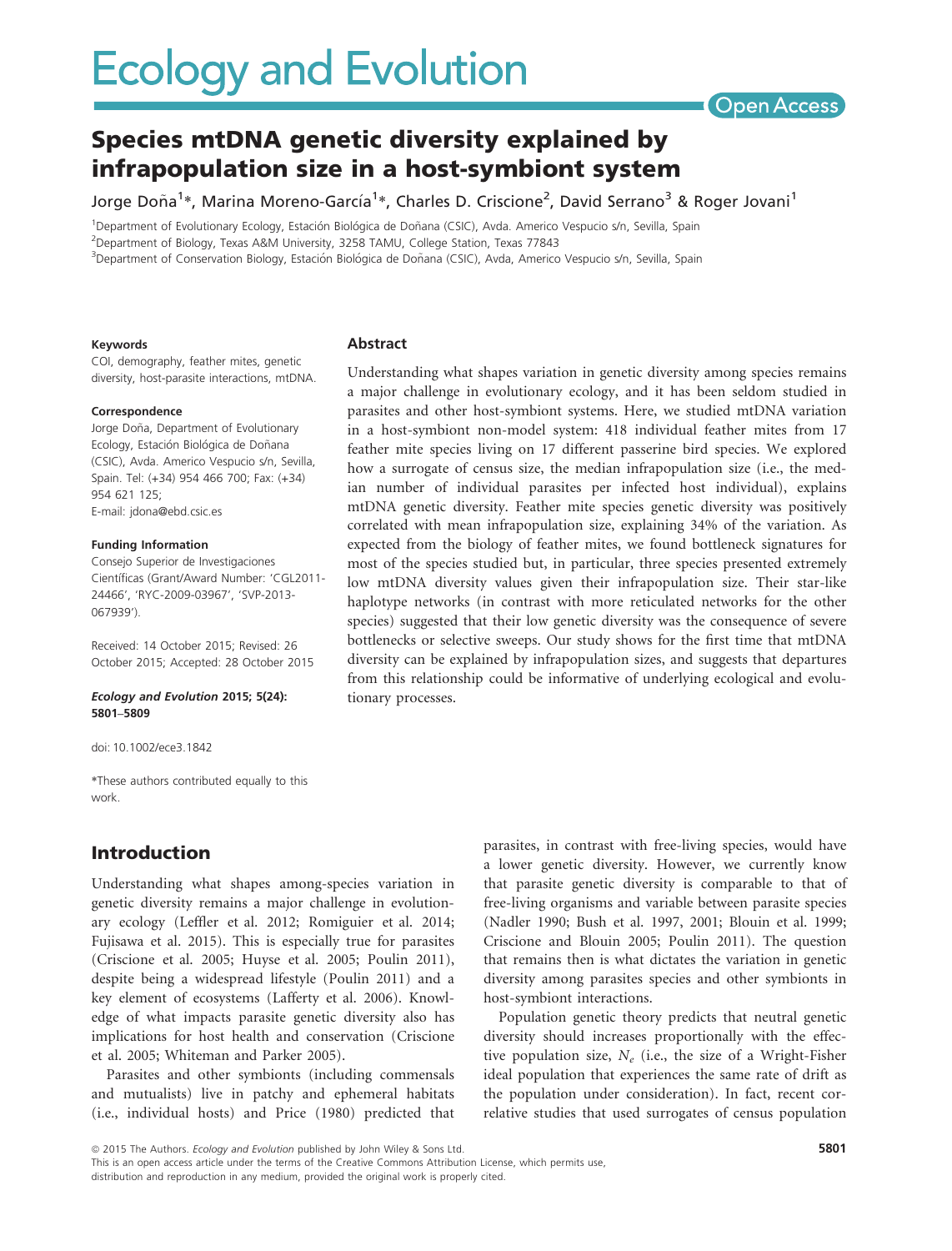sizes of various free-living species have found support for this prediction (McCusker and Bentzen 2010; Romiguier et al. 2014; Fujisawa et al. 2015). For parasites, several factors such as aggregated distributions, crowding effects, and host immunity could influence the  $N_e$  of parasite component populations (i.e., all the parasites among all the infected hosts within the host population; Bush et al. 1997) (Criscione and Blouin 2005). As an initial null expectation, Criscione et al. (2005) hypothesized that parasite species with larger census sizes would have larger  $N_e$ , and thus higher genetic diversity. Interestingly, Criscione et al. (2005) found tentative support for this hypothesis by qualitatively correlating published mtDNA diversity data for seven nematode species and their mean intensities of infection, i.e., the mean number of parasites per infected host. Their prediction is based on the assumption that the census size of the parasite component population is reflected by the mean infrapopulation size (i.e., mean infection intensities) (Criscione et al. 2005). Mean intensities were used because an estimate of the census component population would require an estimate of the host population size as well. To our knowledge, there has yet to be an explicit statistical test to determine if infection intensities correlate with genetic diversity in parasites.

Here, we test the hypothesis that species-wide mitochondrial (mtDNA) genetic diversity in a group of ectosymbiont species is correlated with their median infrapopulation sizes. The finding of a significant relationship would indicate that infrapopulation sizes influence species-wide  $N_e$  (or more specifically the effective sizes of the mtDNA of each species). We test this hypothesis using 17 feather mite species living on 17 different passerine bird species. Feather mites (Acari: Astigmata: Analgoidea and Pterolichoidea) are among the most abundant ectosymbionts living on birds (Gaud and Atyeo 1996; Proctor 2003). Feather mite median intensity strongly and consistently differs among bird species when studied in different populations and habitats (Díaz-Real et al. 2014), so median infrapopulation size can be considered as an inherent characteristic of each host species. Within feather mites some families are parasites of the skin and nasal cavities of birds. However, most species are highly specialized to different plumage microhabitats (plumicolous mites, hereafter feather mites), where they cause no visible damage to their hosts (Blanco et al. 2001; Dowling et al. 2001; Galván et al. 2008; Fig. 1). Recent studies even suggest that these feather mites may be commensals or even mutualists of birds, feeding on keratinophilic fungi and feather degrading bacteria (Blanco et al. 2001; Galván et al. 2012). Nonetheless, they share commonalities to the parasite life style in that feather mites expend their whole life on their bird hosts, mainly transmitting from bird parents to offspring on the host nest (Dubinin 1951; Dabert and Mironov 1999; Proctor 2003; Dabert et al. 2015).

## Materials and Methods

## Data

418 individual mites from 17 bird species (one mite species for each bird species) were sampled by capturing birds with mist nets and collecting all present mites from the wing flight feathers using a cotton swab impregnated with ethanol and preserved at  $-20^{\circ}$ C in tubes with 96% ethanol for posterior lab separation. Sampling was done in two steps (Table S1, Supporting information).

First, in different localities of South Spain during 2014, we chose (see stereomicroscope separation below) five mite individuals from each of two to five individual birds from each of 14 bird species (one mite species per bird species). This sample consisted of a total of 297 individual mites. Sampling details (i.e., locality, date of sampling, and sample size) can be found in Table S1 (Supplementary information). From previous taxonomic (Atyeo and Braasch 1966; Gaud and Atyeo 1996) and molecular (Doña et al. 2015) information, we had a reasonable knowledge on the common feather mite species living on our study bird species. Thus, once in the laboratory, we identified mite specimens corresponding to the most abundant feather mite species living on each bird species under a stereomicroscope according to basic morphological traits. Subsequent molecular barcoding identification



Figure 1. Dolichodectes hispanicus feather mites on the wing flight feathers of a Melodious warbler Hippolais polyglotta. Infrapopulation size is measured by counting the number of mites exposing the wing against daylight.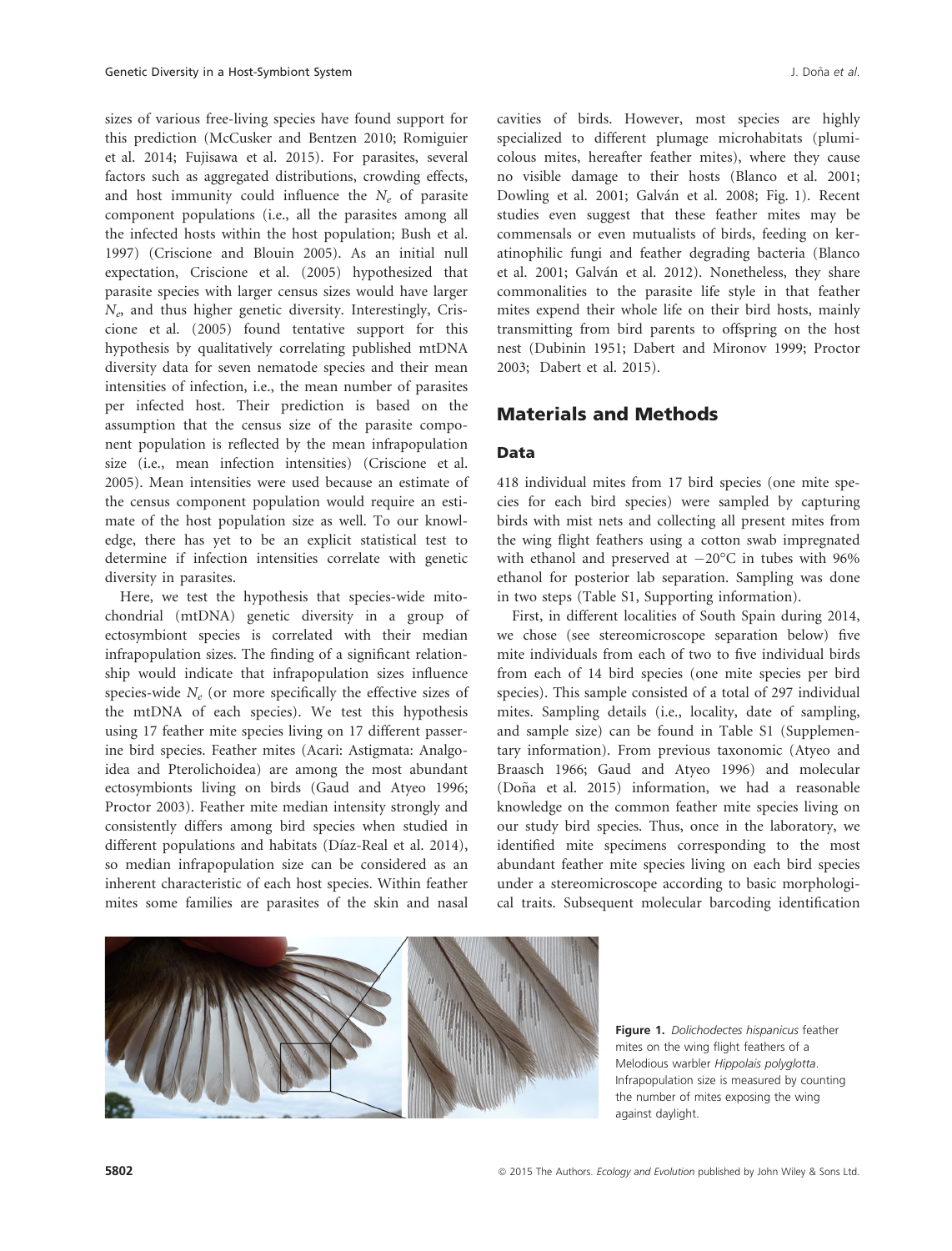(Doña et al. 2015) confirmed initial identifications in all cases (see also Díaz-Real et al. 2015).

Second, we included 91 mtDNA sequences (91 mite individuals) from the same 14 mite species, coming from Doña et al.  $(2015)$ , where we sampled from 2011 to 2013 in Spain and Russia one mite individual from each bird individual (Table S1, Supporting information). Moreover, 30 sequences from three new mite species were included from Doña et al. (2015) (Table S1, Supporting information). [Other mite species with less than nine sequences in Doña et al. (2015) were not included to be conservative with the minimum sample size suggested in Goodall-Copestake et al. (2012)].

In addition, we included 34 individual mites (i.e., 25 new samples from the field and 9 from Doña et al. (2015)) from Proctophyllodes serini, a species we a priori did not expect to fulfill our prediction due to its recent evolutionary history (see Discussion). In particular, we were interested on exploring whether the recent divergence of this species translated into a departure from the general relationship between infrapopulation size and genetic diversity. Therefore, we conducted two analyses: one that included P. serini (18 species total) and one that did not (17 species total).

Median intensity significantly differs among feather mite species and is moderately repeatable (Díaz-Real et al. 2014). Here, median infrapopulation size for each mite species was obtained from Díaz-Real et al. (2014), whose data set is the largest so far available for feather mite loads in European passerine birds (gathered by counting the number of mites exposing the wing against daylight; Fig. 1). For the bird species analysed here, this data set includes a total of 6,607 individual birds, with a mean (range) of 389 (11-2,197) birds per species.

### DNA analysis

Genomic DNA was extracted using HotSHOT (Truett et al. 2000). A segment of approximately 650 bp of the COI region was amplified. This marker has been shown to be useful to characterize the genetic diversity in other species (Delrieu-Trottin et al. 2014; Fujisawa et al. 2015). In addition, this marker offers within-species polymorphism in feather mites species (Doña et al. 2015). PCRs were done by using degenerate primers bcdF05 (50- TTTTCTACH AAYCATAAAGATATTGC-30) and bcdR04 (50-TATAAACYTCDGGATGNCCAA AAAA-30) (Dabert et al. 2008). PCRs were carried out in 20  $\mu$ L reaction volumes containing 1x  $(NH_4)_2SO_4$  reaction buffer (Bioline), 2.5 mM MgCl2, 19 BSA, 0.25 mM DNTPs, 2  $\mu$ m of each primer, 1.25 U BIOTAQTM (Bioline), and 7  $\mu$ L of DNA template. The reaction followed a touchdown PCR profile: 95°C for 3 min, 20 cycles of 95°C for 1 min, 55°C for 30 s with a decrease of 0.5°C every cycle, 72°C for 1 min, and 20 cycles of 95°C for 1 min, 45°C for 30 s and 72°C for 1 min, with a final extension step of 72°C for 5 min. PCR products were quantitatively assessed by electrophoresis on a 2% agarose gel, and visible bands corresponding to the COI fragment size were sequenced in both directions. COI sequencing was carried out using the Sanger method and performed by Macrogen, Europe (Holland).

Sequences, including those from Doña et al. (2015), were visually edited and manually trimmed to 507 bp using Geneious v4.7 (Drummond et al. 2009). New sequences were deposited in GenBank with the accession nos. [KT025257](http://www.ncbi.nlm.nih.gov/nuccore/KT025257)- [KT025578.](http://www.ncbi.nlm.nih.gov/nuccore/KT025578) Sequences were aligned using MUSCLE with default settings (Edgar 2004). Clustering of species was evaluated on Neighbor-joining trees done in MEGA 6 (Tamura et al. 2013).

## Data analysis

## Haplotype networks, nucleotide diversity, and repeatability of nucleotide diversity

We used the haplotype and haplonet functions from the PEGAS R package to construct haplotype networks (Paradis 2010). Nucleotide diversity  $(\pi, \text{ hereafter genetic})$ diversity; Nei 1987) was calculated using the *nuc.div* function implemented in the R package PEGAS (Paradis 2010). This function computes the sum of the number of differences between pairs of sequences divided by the number of comparisons.

Our study is based on the assumption that our sampling was good enough to obtain a reasonable estimate of the overall genetic diversity for each mite species. This assumption is reasonably supported by current evidence. First, no genetic structure has been found in any species of feather mite studied to date in relation to the migratory status of the host species (Fernández et al. 2013), or in relation to the sampling locality in our previous study from distant geographic localities (Russia vs. Spain, Doña et al. 2015). Moreover, a visual inspection of haplotype networks of the sequences analyzed here showed no evidence of geographic structure (Figs. S3–S12 Supporting information), and no consistent difference was found within species in genetic diversity estimates when including or not the 42 Russian samples (paired t test  $t = -0.245$ , df=31.994,  $P = 0.8$ ; Fig. S13, Supporting information).

Second, we used the ICCbare function of the ICC R package (Wolak et al. 2012) to calculate the intraclass correlation coefficient (i.e., repeatability, R), that is, to test how repeatable is genetic diversity among infrapopulations from the same species. For the 15 (including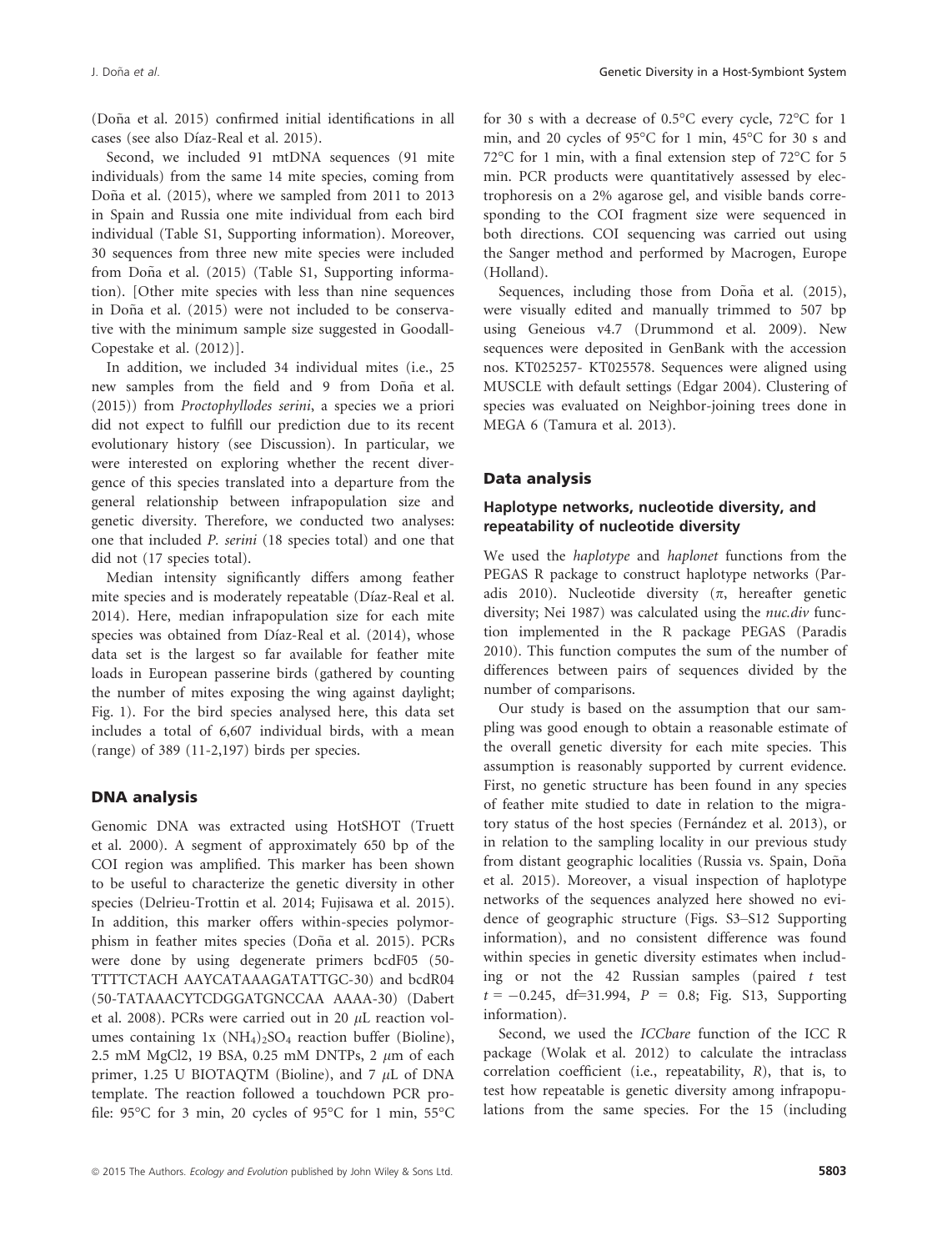P. serini) species for which we sampled more than two mites per individual bird, we calculated the genetic diversity of each infrapopulation. The genetic diversity was highly repeatable between infrapopulations of the same species, but differed between species ( $R = 0.79, 95\%$ )  $CI = 0.63-0.94$ . In addition, we explored if some infrapopulations were biasing estimates of species-wide genetic diversity. In particular, we tested if there was any difference between the full data set (i.e., five mites per bird) and a partial data set (i.e., one mite per bird) generated via a subsampling simulation (see "Simulation analysis"). There was a significant positive correlation between the average genetic diversity of all infrapopulations from each species and our species genetic diversity values calculated by picking up only one mite from each individual bird (Spearman's correlation,  $\rho = 0.75$ ,  $P < 0.01$ ), thus supporting the robustness of the estimates.

Overall, we are confident that our estimates of genetic diversity at the species level are robust and thus we were able to test for the relationship between the typical infrapopulation size of each mite species (coming from the data set in Díaz-Real et al. 2014) and our estimate of feather mite genetic diversity at the species level.

### Neutrality test

Departures from mutation-drift equilibrium of a Wright-Fisher model were assessed by calculating Tajima D (Tajima 1989), using the tajima.test function of R package PEGAS (Paradis 2010); significance was obtained assuming that D follows a normal distribution with mean zero and variance one. We also investigated departures using the  $R_2$  test, known to be very powerful in detecting population expansions even for small sample sizes (Ramos-Onsins and Rozas 2002).  $R_2$  was calculated using the R2.test function implemented in the R package PEGAS (Paradis 2010) and its statistical significance was calculated through 1000 coalescent simulations.

#### Simulations analysis

In order to use all mtDNA sequences available, and to take into account uncertainty on the estimated infrapopulation sizes, we tested the relationship between species infrapopulation size and genetic diversity by running 100 Generalized Linear Models (GLMs). For each run, we recalculated species genetic diversity and infrapopulation size of each species as explained below.

Feather mite infrapopulations are thought to be created mainly by vertical transmission of mites from bird parents to offspring (Proctor 2003). It is thus expected that mites within a bird individual would not be genetically independent (even probably including close relatives). In fact, we found mites from the same bird individual often sharing the same haplotype (Figs. S3–S12 Supporting information), thus potentially underestimating species genetic diversity (see Simulation details). Therefore, we created 100 new data sets, each having a genetic diversity estimate  $(\pi)$  for each mite species that was calculated by randomly sampling a single mite individual from each individual bird (see Data, Table S1 Supporting information). We used the data generated in each iteration to test the statistical relationship between genetic diversity and infrapopulation size (see below; "Statistical analysis"). In the same way, we also used this simulation to estimate Tajima's D and  $R_2$  values for each mite species. The average of the estimates from all iterations was used as the representative estimate of genetic diversity, Tajima's D, or  $R<sub>2</sub>$  values for each species (Table 1).

We also used this simulation approach to explore the robustness of our results against uncertainty in infrapopulation size per mite species. The feather mite loads in Díaz-Real et al. (2014) are based on counts of all feather mites living on the wing of each bird host (i.e., counting all mites without differentiating mite species). It should be noted that two or three feather mite species often inhabit the wing of a same bird species (Proctor 2003). However, we studied the genetic diversity of the most abundant mite species occurring on each bird species (see above). Therefore, the median infrapopulation size reported by Díaz-Real et al. (2014) is either the real median of our focal mite species (if this was the only species occurring in the bird host) or a slightly overestimated value (i.e., if other species were in that bird). Therefore, to consider this uncertainty, for each of the 100 iterations (see above) we also calculated a new median infrapopulation size value for each mite species by extracting a pseudo-random value between half and the real median load of feather mites per bird species reported in Díaz-Real et al. (2014). Nevertheless, a similar positive relationship with the genetic diversity (see Results) was obtained when using the non-simulated infrapopulation size data (GLM:  $F = 9.00$ ; df = 15,  $P < 0.01$ ).

#### Statistical analysis

We used the most comprehensive phylogeny for European plumicolous feather mite species (Doña et al. 2015) to control for phylogenetic non-independence of the data (Felsenstein 1985; Freckleton et al. 2002). We calculated the phylogenetic signal for genetic diversity estimating the maximum likelihood value of Pagel's  $\lambda$  (Pagel 1999). We used the function pgls of the R package Caper (Orme 2012) version 0.5.2 [\(http://caper.r-forge.r-project.org/](http://caper.r-forge.r-project.org/)). Mean  $\lambda$  was < 0.001 for genetic diversity (Fig. S1), not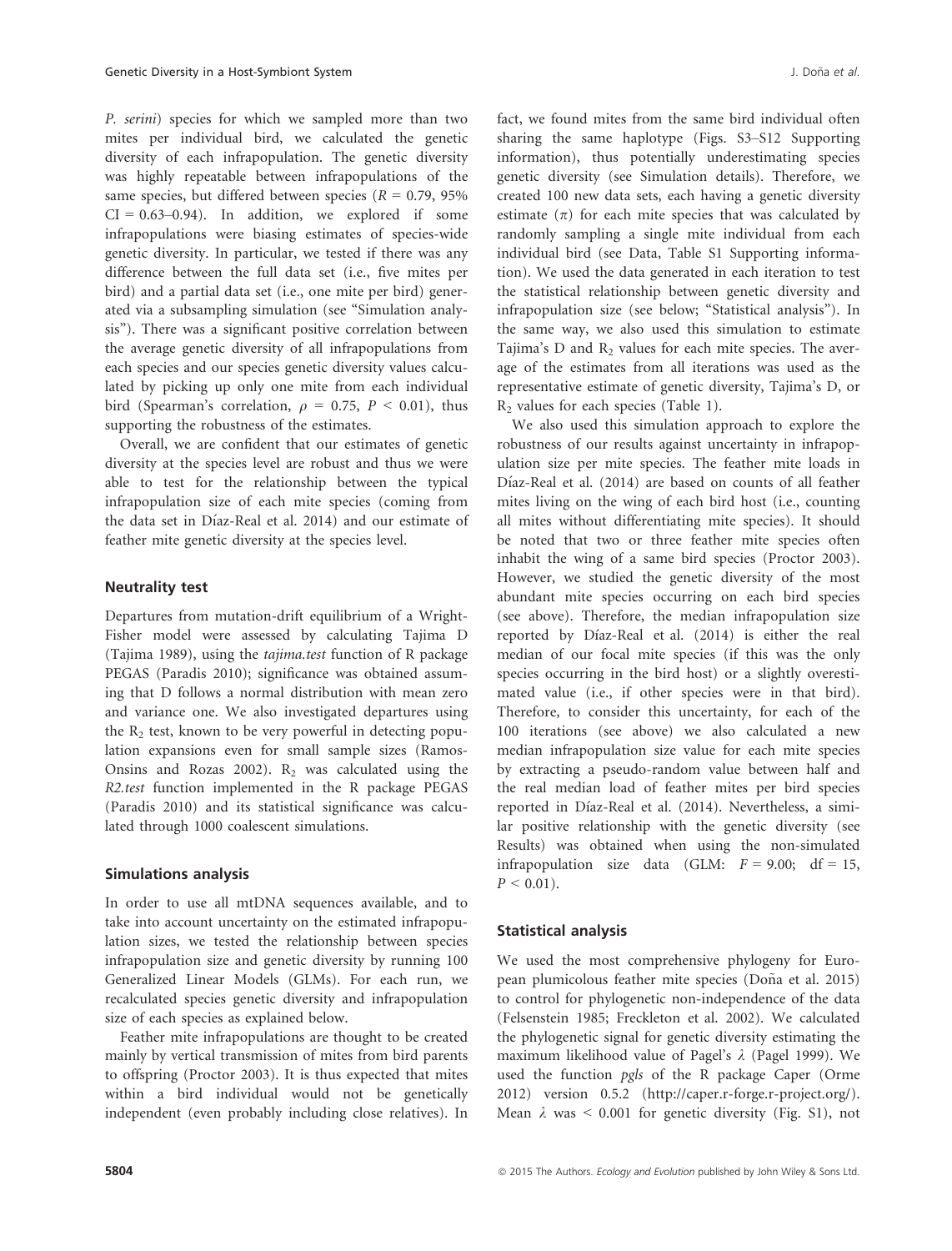Table 1. Feather mite species and bird host names, number of mites (n) and number of infrapopulations (If) sampled, number of polymorphic sites (S), and demographic statistics results (D,  $R_2$ , and  $R_2$ % sig.). Demographic statistic values reported are the average from 100 iterations (see Materials and Methods). The % sig. column shows the percentage of statistically significant iterations. Species with percentages of significant iterations higher than 95% or 75% were considered as significant (\*\*) or marginally significant (\*) respectively. Tajima's D only was statistically significant for some iterations in P. rubeculinus (33%) and P. serini (57%).

| Feather mite species          | Bird species          | $\sqrt{n}$ | lf | S  | D       | R <sub>2</sub> | $R_{2\%}$ sig. |
|-------------------------------|-----------------------|------------|----|----|---------|----------------|----------------|
| Dolichodectes hispanicus      | Hippolais polyglotta  | 30         | 10 | 22 | $-1.10$ | 0.08           | $100**$        |
| Monojoubertia microphylla     | Fringilla coelebs     | 35         | 15 | 46 | $-0.93$ | 0.09           | 79*            |
| Proctophyllodes acanthicaulus | Muscicapa striata     | 10         | 10 | 26 | $-1.50$ | 0.09           | $100**$        |
| Proctophyllodes ateri         | Periparus ater        | 29         | 9  | 10 | $-0.01$ | 0.18           |                |
| Proctophyllodes cetti         | Cettia cetti          | 29         | 9  | 22 | $-0.29$ | 0.13           | 21             |
| Proctophyllodes clavatus      | Sylvia borin          | 14         | 8  | 23 | $-0.41$ | 0.12           | 52             |
| Proctophyllodes cotyledon     | Phoenicurus ochruros  | 24         | 8  | 11 | $-1.62$ | 0.13           | 36             |
| Proctophyllodes doleophyes    | Ficedula hypoleuca    | 29         | 9  | 22 | $-1.19$ | 0.09           | $100**$        |
| Proctophyllodes lusciniae     | Luscinia megarhynchos | 41         | 21 | 23 | $-1.51$ | 0.06           | $100**$        |
| Proctophyllodes motacillae    | Motacilla flava       | 11         | 11 | 43 | $-1.55$ | 0.07           | $100**$        |
| Proctophyllodes musicus       | Turdus merula         | 29         | 9  | 17 | $-0.52$ | 0.12           | 42             |
| Proctophyllodes rubeculinus   | Erithacus rubecula    | 37         | 17 | 10 | $-1.88$ | 0.08           | 76*            |
| Proctophyllodes schoenicli    | Emberiza schoeniclus  | 9          | 9  | 18 | $-1.80$ | 0.07           | $100**$        |
| Proctophyllodes serini        | Serinus serinus       | 34         | 14 | 22 | $-1.97$ | 0.10           | 46             |
| Proctophyllodes stylifer      | Parus major           | 19         | 10 | 25 | $-0.67$ | 0.09           | $100**$        |
| Proctophyllodes sylviae       | Sylvia atricapilla    | 32         | 12 | 59 | $-0.71$ | 0.09           | 85*            |
| Pteronyssoides parinus        | Cyanistes caeruleus   | 28         | 8  | 19 | 0.25    | 0.16           | 4              |
| Trouessartia rosterii         | Sturnus unicolor      | 12         | 6  | 21 | $-1.19$ | 0.12           | 57             |

significantly different from  $0$  ( $P=1$ ), but significantly different from 1 (P<0.001). Genetic diversity was always the response variable in our analysis. Thus, as response variables are the most influent on residuals, it is unlikely that our residuals could show phylogenetic signal.

Therefore, we used a non-phylogenetic approach (Revell 2010): we analysed the relationship between genetic diversity and infrapopulation size using GLMs with a Gaussian distribution of errors and an identity link function. We performed one GLM for each simulation iteration (see above, Table S2. Supporting information). We used the glm function of the STATS R package (R Development Core Team, 2013). The genetic diversity of feather mite species was the dependent variable and the median infrapopulation size was the independent variable. Sample size (number of analysed mites per bird species) varied among mite species, but it was uncorrelated with their genetic diversity (Spearman's correlation,  $\rho = -0.31$ ,  $P = 0.1962$ ). Even so, we used the "weights" option of the *glm* function to give more confidence to data coming from higher sample sizes. We confirmed assumptions underlying GLMs by exploring regression residuals for normality against a Q-Q plot.

# **Results**

Non-significant departures from mutation-drift equilibrium were found for Tajima's D, but 7 out of 18 (including P. serini) species displayed positive and significant low values in all iterations for the most conservative  $R_2$  statistic (a signature of population expansion).Three other species showed the same patterns but only with marginal statistical significance (Table 1). Despite so, species presented high and contrasting genetic diversity values (Table 1).

When excluding P. serini, we found a strong positive relationship between infrapopulation size and genetic diversity across species, and results were robust across the 100 GLMs performed: F mean (95%CI) = 8.66 (7.61– 9.71),  $df = 15$ , P mean  $(95\% \text{ CI}) = 0.03 \ (0.02-0.04)$ , explaining a mean (95% CI) of 34% (31–36%) of the original deviance. Similarly, the relationship between the median infrapopulation size and the mean  $\pi$  calculated for each species across the 100 iterations (see "Simulation analysis") explained 37% of the original deviance (GLM:  $F = 8.98$ ; df = 15,  $P < 0.01$ ; Fig. 2).

Despite being the species with the largest median infrapopulation size, P. serini showed, as predicted (see Materials and Methods and Discussion), an extremely low genetic diversity, and a star-like haplotype network. Including this species into the analyses lead to a statistically non-significant relationship between median infrapopulation size and mean genetic diversity (GLM:  $F = 0.74$ ; d.f. = 16,  $P = 0.40$ ). Interestingly, not only this species, but also P. rubiculinus and P. cotyledon showed low values of genetic diversity according to their infrapopulation sizes, and the three species shared a strong star-like haplotype network structure, in contrast with the more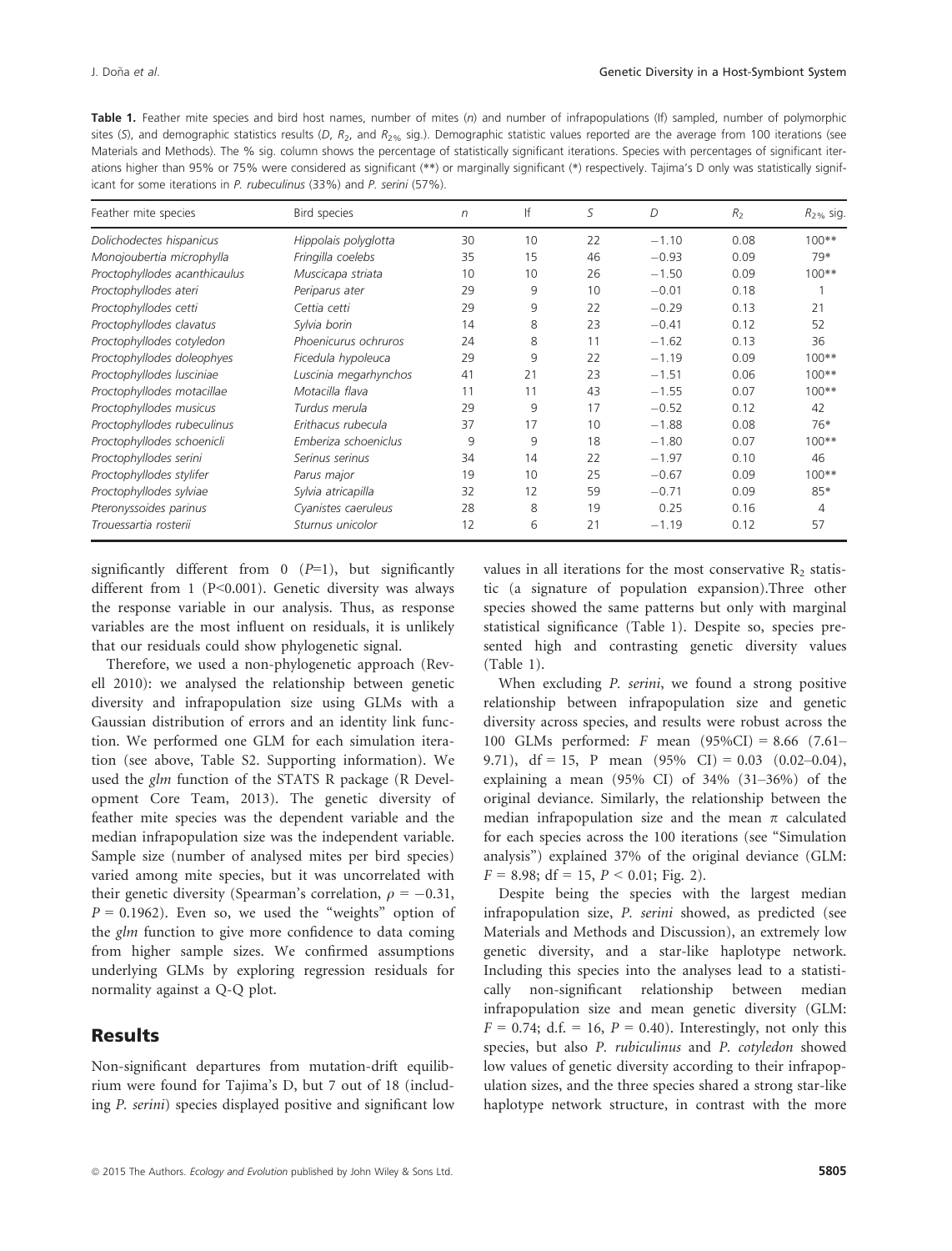

Figure 2. Relationship between infrapopulation size and nucleotide diversity  $(n)$  across feather mite species. Haplotype network examples, from top left to right: Proctophyllodes ateri, P. cetti and P. sylviae; bottom left to right: P. rubeculinus, P. cotyledon and P. serini. Each color in pie charts represents an individual bird. Numbers indicate for each network the maximum number of mites sharing a given haplotype into an individual bird. P. serini infrapopulation size was 49, and its genetic diversity 0.003.

reticulated haplotype network structure of the other species (Figs. 2; S2–S12, Supporting information). The original deviance explained by the model increased to 42% when excluding these three star-like species from the analysis (GLM:  $F = 9.27$ ; df = 15,  $P < 0.01$ ).

## **Discussion**

Our results show a strong positive relationship between median infrapopulation size and genetic diversity across 17 feather mite species. Therefore, our findings are in line with previous preliminary evidence suggesting that a simple ecological measure such as the median number of parasites per infected host individual is a relevant variable to understand evolutionary processes at the species level (Criscione et al. 2005). So, disentangling why symbionts such as feather mites differ so strongly in their infrapopulation sizes among species (Díaz-Real et al. 2014) is a necessary ingredient to understand the evolutionary ecology of these host-symbiont systems. In fact, while species richness has been a major topic in the study of the evolu-

tionary ecology of parasites, understanding infrapopulation size variation between parasite species and parasite load between host species is still a major challenge (Poulin and George-Nascimento 2007).

In spite of the importance of our results, there is still a considerable amount of variance in mtDNA diversity that remains unexplained by median infection intensities. There are several possible and not necessarily mutually exclusive explanations for this. First, departures from mutation-drift equilibrium can distort the median infrapopulation size  $\sim$  genetic diversity relationship (Crow and Kimura 1970). That is, historical demographic events (expansions and bottlenecks) may distort levels of diversity beyond what one might expect based on a strict census to effective size relationship. For example, Dabert et al. (2015) reported low genetic diversity for another feather mite species, Zachvatkinia isolate. They interpreted this as a consequence of bottlenecks and founder effects occurring during bird-to-bird feather mite transmission. Interestingly, our data reveal several signatures of population expansions based on the  $R_2$  tests (Table 1) that may have introduced noise into the data set. For instance, the low genetic diversity values coupled with the shapes of the networks for P. rubiculinus and P. cotyledon suggested extreme recent demographic changes or a selective sweep (Shaw 2002; Bensch et al. 2006; Irwin et al. 2009; Rato et al. 2011). In effect, if we exclude these two species from the analysis the model fitted the data better (the original deviance explained increases to 42%), providing further evidence of the importance of the demographic and evolutionary context on the relationship between genetic diversity and population size.

Species divergence history may also be important in influencing an infrapopulation size - genetic diversity relationship. Regardless of the infrapopulation sizes of the species, recently diverged species may show low genetic diversity because they would have retained only a fraction of mutations that were segregating in the parental species (Barton and Charlesworth 1984; Klicka and Zink 1997; Nichols 2001; De Brito et al. 2005). As an extreme example of this, we highlight the effect of P. serini. This species is part of the Pinnatus group. The Pinnatus group of the genus Proctophyllodes is the best known example of this sort of processes among feather mites from European passerines. This is a group identified by taxonomists as being constituted by close morphological species (Atyeo and Braasch 1966; Badek et al. 2008), and a multilocus phylogenetic study showed that this is a recent species complex with rapid diversification rate (Knowles and Klimov 2011). In addition, we recently found that COI barcoding was unable to delimitate between morphological species within this complex (Doña et al. 2015). Here, we have studied one of these species, P. serini, living on the feathers of European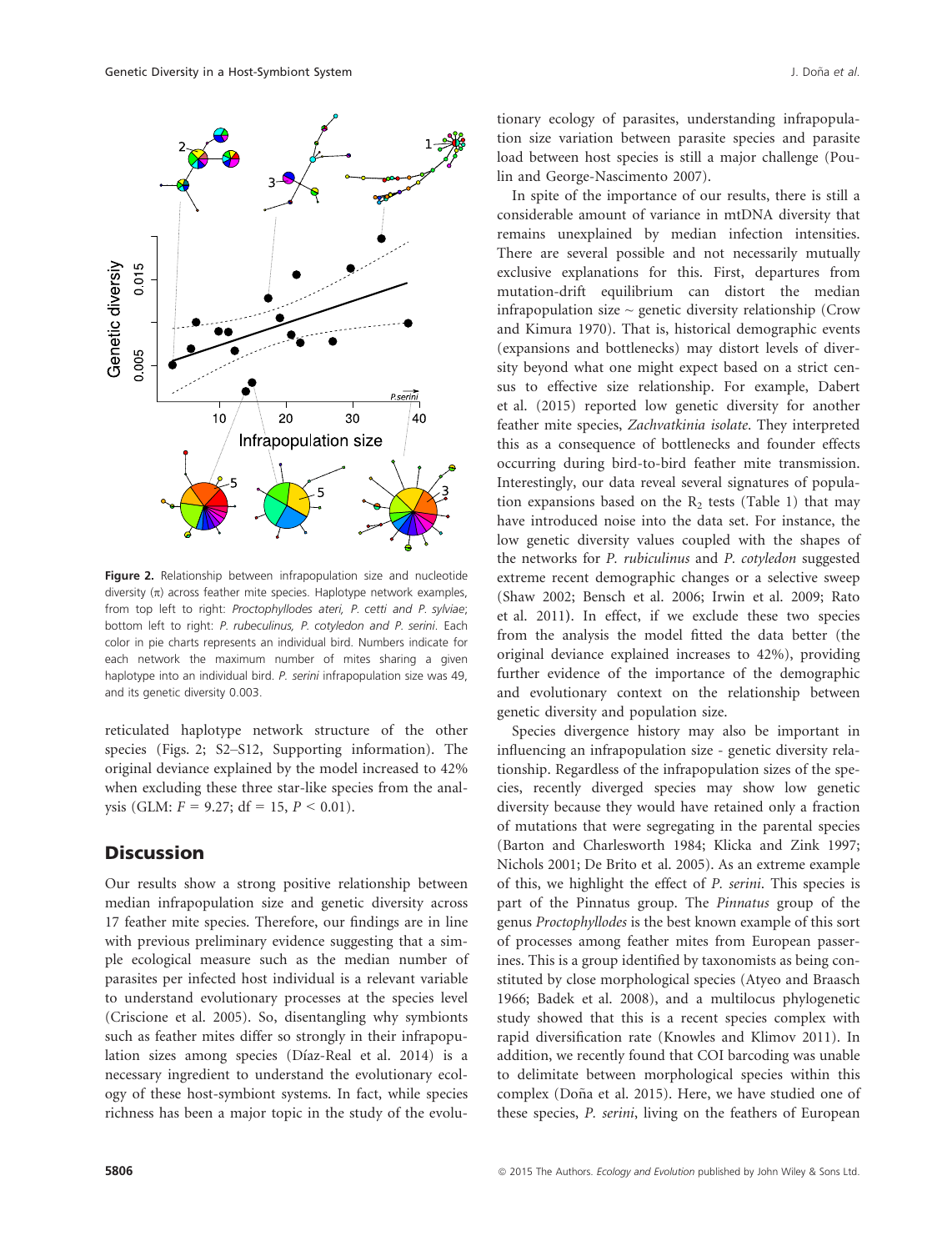serins (Serinus serinus), and we found an extremely low genetic diversity (Goodall-Copestake et al. 2012), regardless of its large infrapopulation sizes (see Fig. 2).

Another factor introducing noise on the correlation between mtDNA genetic diversity and infrapopulation size could be that infrapopulation size is not an accurate reflection of the total census size (component population) of feather mites. Further work is needed here. Lastly, the high genetic diversity values found for most species (Goodall-Copestake et al. 2012) could be explained by their high mutation rate (Hodgkinson and Eyre-Walker 2011), as reported in previous feather mite studies (Dabert et al. 2010; Stefka et al. 2011).

Overall, our study shows that infrapopulation size does indeed explain a significant amount of the among-species variation in genetic diversity of parasites. Infrapopulation size is easier to estimate than census size or  $N_e$ . In addition, the relationship between infrapopulation size and genetic diversity we report here supports the idea that ecological processes occurring at the within-individual host scale are key to understand the distribution of genetic variation among parasite species. However, how other factors such as prevalence, host census size, or other measures of infrapopulation size variation (such as the harmonic mean) may influence the genetic diversity of feather mites will require further studies. Moreover, we report that pervasive demographic processes in host-parasite systems such as bottlenecks or population growth events could strongly impact the species genetic diversity. This should encourage further research of underlying mechanisms of infrapopulation dynamics that will be relevant to achieve a complete picture of the factors shaping parasite species genetic diversity.

# Acknowledgments

Funding was provided by the Ministry of Economy and Competitiveness (Ramón y Cajal research contract RYC-2009-03967 to RJ and research project CGL2011-24466 to RJ). JD was also supported by the Ministry of Economy and Competitiveness (SVP-2013-067939). Special thanks to Javier Díaz-Real for the lab assistance; Alejandro Gonzalez-Voyer for his help with comparative analysis; Carolina Osuna, Carlos Gutiérrez Expósito, Pepe Ayala, Carlos Camacho, David Ochoa, Jaime Potti, José Luis Garzón Perez and Francisco Jiménez Cazalla and GOES for their collaboration during field work. The authors thank three anonymous reviewers for suggesting improvements to an earlier version of the manuscript.

# Conflict of Interest

None declared.

## Data Accessibility

DNA sequences: GenBank accessions: [KT025257](http://www.ncbi.nlm.nih.gov/nuccore/KT025257)- [KT025578.](http://www.ncbi.nlm.nih.gov/nuccore/KT025578)

Sequence alignment and simulation results are deposited in Dryad: doi[:10.5061/dryad.93sh8.](info:doi/10.5061/dryad.93sh8) The R code used for simulation is available on the GitHub repository: [https://github.com/Jorge-Dona/Infrapopulation\\_genetics.](https://github.com/Jorge-Dona/Infrapopulation_genetics)

### References

- Atyeo, W. T., and N. L. Braasch. 1966. The feather mite genus Proctophyllodes (Sarcoptiformes: Proctophyllodidae). Bullet. Univ. Nebras. State Mus. 5:1–354.
- Badek, A., M. Dabert, S. V. Mironov, and J. Dabert. 2008. A new species of the genus Proctophyllodes (Analgoidea: Proctophyllodidae) from Cetti's warbler Cettia cetti (Passeriformes: Sylviidae) with DNA Barcode Data. Annal. Zool. 58:397–402.
- Barton, N. H., and B. Charlesworth. 1984. Genetic revolutions, founder effects, and speciation. Annu. Rev. Ecol. Evol. Syst. 15:133–164.
- Bensch, S., D. E. Irwin, J. H. Irwin, L. Kvist, and S. Akesson. 2006. Conflicting patterns of mitochondrial and nuclear DNA diversity in Phylloscopus warblers. Mol. Ecol. 15:161–171.
- Blanco, G., J. L. Tella, and J. Potti. 2001. Feather mites on birds: costs of parasitism or conditional outcomes? J. Avian Biol. 32:271–274.
- Blouin, M. S., J. Liu, and R. E. Berry. 1999. Life cycle variation and the genetic structure of nematode populations. Heredity 83:253–259.
- Bush, A. O., K. D. Lafferty, J. M. Lotz, and A. W. Shostak. 1997. Parasitology meets ecology on its own terms: Margolis et al. revisited. J. Parasitol., 83, 575–583.
- Bush, A. O., J. C. Fernandez, G. W. Esch, and J. R. Seed. 2001. Parasitism: The Diversity and Ecology of Animal Parasites. Cambridge University Press, Cambridge, UK.
- Criscione, C. D., and M. S. Blouin. 2005. Effective sizes of macroparasite populations: a conceptual model. Trends Parasitol. 21:212–217.
- Criscione, C. D., R. Poulin, and M. S. Blouin. 2005. Molecular ecology of parasites: elucidating ecological and microevolutionary processes. Mol. Ecol. 14:2247–2257.
- Crow, J. F., and M. Kimura. 1970. An introduction to population genetics theory. The Blackburn Press, Caldwell, New Jersey.
- Dabert, J., and S. V. Mironov. 1999. Origin and evolution of feather mites (Astigmata). Exp. Appl. Acarol. 23:437–454.
- Dabert, J., R. Ehrnsberger, and M. Dabert. 2008. Glaucalges tytonis sp n. (Analgoidea, Xolalgidae) from the barn owl Tyto alba (Strigiformes, Tytonidae): compiling morphology with DNA barcode data for taxon descriptions in mites (Acari). Zootaxa 1719:41–52.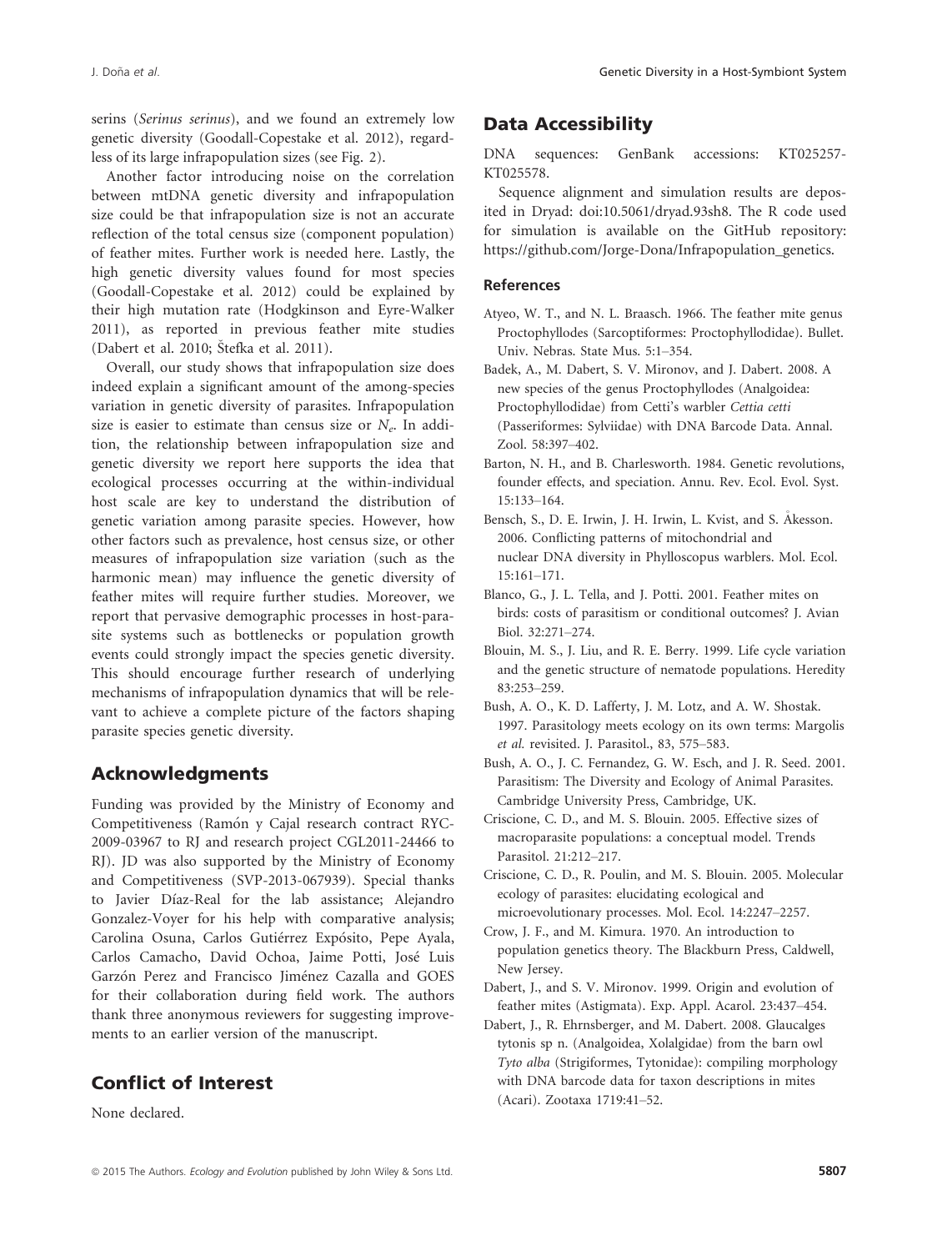Dabert, M., W. Witalinski, A. Kazmierski, Z. Olszanowski, and J. Dabert. 2010. Molecular phylogeny of acariform mites (Acari, Arachnida): strong conflict between phylogenetic signal and long-branch attraction artifacts. Mol. Phylogenet. Evol. 56:222–241.

Dabert, M., S. J. Coulson, D. J. Gwiazdowicz, B. Moe, S. A. Hanssen, E. M. Biersma, et al. 2015. Differences in speciation progress in feather mites (Analgoidea) inhabiting the same host: the case of Zachvatkinia and Alloptes living on arctic and long-tailed skuas. Exp. Appl. Acarol. 65:163– 179.

De Brito, R. A., L. S. Pletscherc, and J. M. Cheverud. 2005. The evolution of genetic architecture. I. Diversification of genetic backgrounds by genetic drift. Evolution 59:2333– 2342.

Delrieu-Trottin, E., J. Maynard, and S. Planes. 2014. Endemic and widespread coral reef fishes have similar mitochondrial genetic diversity. Proc. R. Soc. Lond. [Biol.] 281:20141068.

Díaz-Real, J., D. Serrano, J. Pérez-Tris, S. Fernández-González, A. Bermejo, J. Calleja, et al. 2014. Repeatability of feather mite prevalence and intensity in passerine birds. PLoS One 9:e107341.

Díaz-Real, J., D. Serrano, A. Piriz, and R Jovani. 2015. NGS metabarcoding proves successful for quantitative assessment of symbiont abundance: the case of feather mites on birds. Exp. Appl. Acarol. 67:209–218.

Doña, J., J. Díaz-Real, S. Mironov, P. Bazaga, D. Serrano, and R. Jovani. 2015. DNA barcoding and minibarcoding as a powerful tool for feather mite studies. Mol. Ecol. Resour.. doi:[10.1111/1755-0998.12384](info:doi/10.1111/1755-0998.12384).

Dowling, D. K., D. S. Richardson, and J. Komdeur. 2001. No effect of a feather mite on body condition, survivorship, or grooming behavior in the Seychelles warbler Acrocephalus sechellensis. Behav. Ecol. Sociobiol. 50:257–262.

Drummond, A.J., B. Ashton, M. Cheung, et al. (2009) Geneious v4. 7. Biomatters, Ltd., Auckland, New Zealand.

Dubinin, V. B. 1951. Feather mites (Analgesoidea). Part I. Introduction to their study. Fauna SSSR, Paukoobraznye 6:1–363.

Edgar, R. C. 2004. MUSCLE: multiple sequence alignment with high accuracy and high throughput. Nucleic Acids Res. 32:1792–1797.

Felsenstein, J. 1985. Phylogenies and the comparative method. Am. Nat. 125:1–15.

Fernandez, S. 2013. Ecology and evolutionary perspectives of feather mite coexistence on the black cap Sylvia atricapilla. Ph.D. thesis. Universidad Complutense de Madrid.

Freckleton, R. P., P. H. Harvey, and M. Pagel. 2002. Phylogenetic analysis and comparative data: a test and review of evidence. Am. Nat. 160:712–726.

Fujisawa, T., A. P. Vogler, and T. G. Barraclough. 2015. Ecology has contrasting effects on genetic variation within species versus rates of molecular evolution across species in water beetles. Proceed. Royal Soc. B: Biol. Sci. 282:20142476. Galván, I., E. Barba, R. Piculo, J. L. Cantó, V. Cortés, J. S. Monrós, et al. 2008. Feather mites and birds: an interaction mediated by uropygial gland size? J. Evol. Biol. 21:133–145.

Galván, I., E. Aguilera, F. Atiénzar, E. Barba, G. Blanco, J. L. Cantó, et al. 2012. Feather mites (Acari: Astigmata) and body condition of their avian hosts: a large correlative study. J. Avian Biol. 43:273–279.

Gaud, J., and W. T. Atyeo. 1996. Feather mites of the World (Acarina, Astigmata): the supraspecific taxa. Annal. du Musee Roy. de L'Afrique Centrale Sci. Zool., 277, 1–193 (Pt. 1, text), 1–436 (Pt. 2, illustrations).

Goodall-Copestake, W. P., G. A. Tarling, and E. J. Murphy. 2012. On the comparison of population-level estimates of haplotype and nucleotide diversity: a case study using the gene cox1 in animals. Heredity 109:50–56.

Hodgkinson, A., and A. Eyre-Walker. 2011. Variation in the mutation rate across mammalian genomes. Nat. Rev. Genet. 12:756–766.

Huyse, T., R. Poulin, and A. Theron. 2005. Speciation in parasites: a population genetics approach. Trends Parasitol. 21:469–475.

Irwin, D. E., A. S. Rubtsov, and E. N. Panov. 2009. Mitochondrial introgression and replacement between yellowhammers (Emberiza citrinella) and pine buntings (Emberiza leucocephalos) (Aves: Passeriformes). Biol. J. Linn. Soc. 98:422–438.

Klicka, J., and R. M. Zink. 1997. The importance of recent ice ages in speciation: a failed paradigm. Science 277:1666–1669.

Knowles, L. L., and P. B. Klimov. 2011. Estimating phylogenetic relationships despite discordant gene trees across loci: the species tree of a diverse species group of feather mites (Acari: Proctophyllodidae). Parasitology 138:1750–1759.

Lafferty, K. D., A. P. Dobson, and A. M. Kuris. 2006. Parasites dominate food web links. Proc. Natl Acad. Sci. USA 103:11211–11216.

Leffler, E. M., K. Bullaughey, D. R. Matute, W. K. Meyer, L. Segurel, A. Venkat, et al. 2012. Revisiting an old riddle: what determines genetic diversity levels within species. PLoS Biol. 10:e1001388.

McCusker, M. R., and P. Bentzen. 2010. Positive relationships between genetic diversity and abundance in fishes. Mol. Ecol. 19:4852–4862.

Nadler, S. A. 1990. Molecular approaches to studying helminth population genetics and phylogeny. Int. J. Parasitol. 20:11–29.

Nei, M. 1987. Molecular evolutionary genetics. Columbia University Press, New York.

Nichols, R. 2001. Gene trees and species trees are not the same. Trends Ecol. Evol. 16:358–364.

Orme, C. D. L. 2012. Caper: comparative analyses of phylogenetics and evolution in R. [\(http://cran.r](http://cran.r)- project.org/ web/packages/caper/).

Pagel, M. 1999. Inferring the historical patterns of biological evolution. Nature 401:877–884.